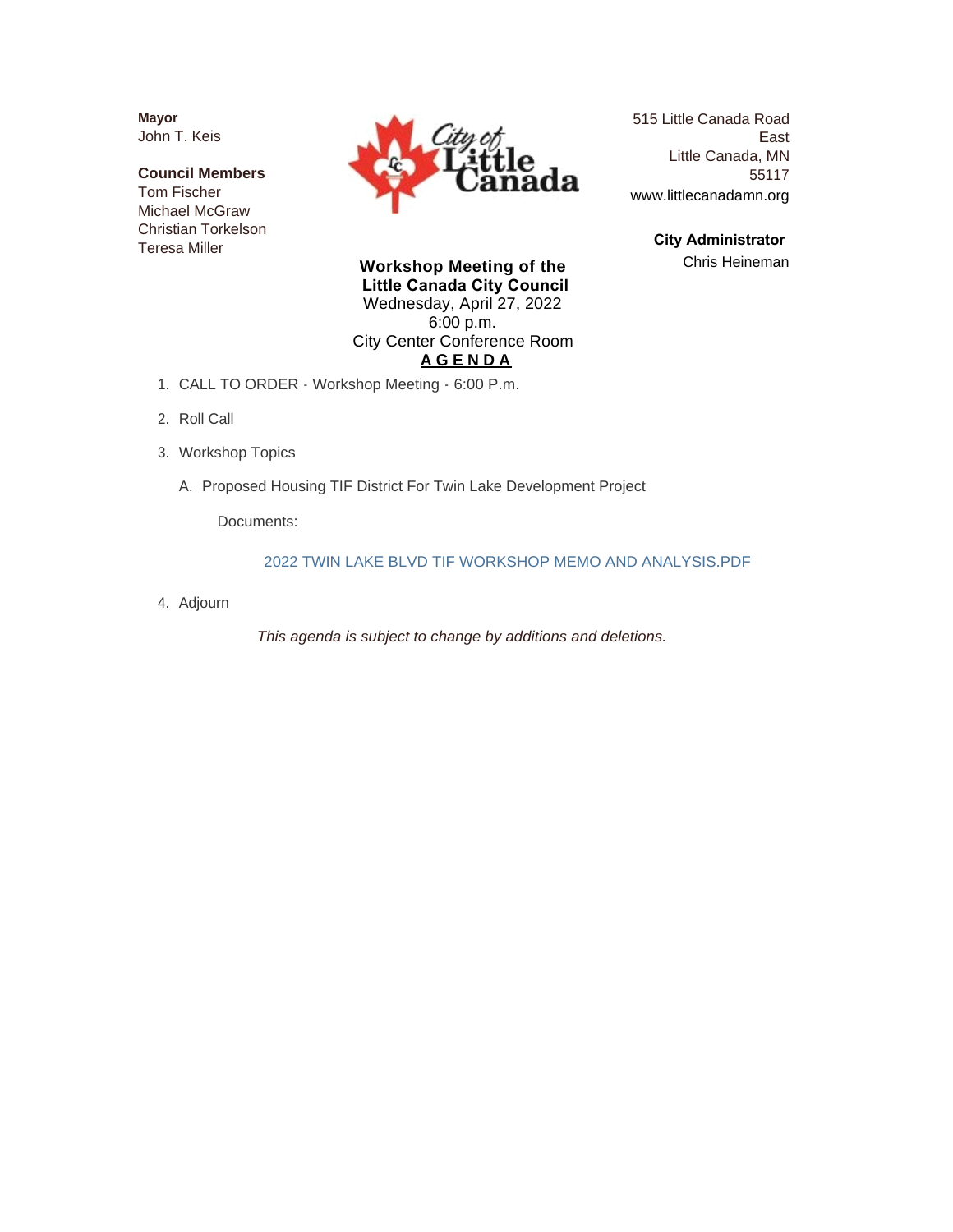

## **STAFF REPORT**

| TO:   | Mayor Keis and Members of the City Council                                                                                                          |
|-------|-----------------------------------------------------------------------------------------------------------------------------------------------------|
| FROM: | Chris Heineman, City Administrator<br>Corrin Wendell, Community Development Director                                                                |
| DATE: | April 27, 2022                                                                                                                                      |
| RE:   | Preliminary Financial Needs Analysis and Revenue Projections for proposed Tax<br>Increment Financing Housing (TIF) District (Twin Lakes Apartments) |

### **BACKGROUND**

The City of Little Canada has received an application for financial assistance through Tax Increment Financing (TIF) to assist with financing a portion of the extraordinary development costs related to the construction of a new 60-unit multifamily workforce housing project. City staff is working with Mikaela Huot from Baker Tilly Municipal Advisors to evaluate the level of financial assistance required. Staff has also met with the developer, Paul Keenan, of Reuter Walton on several occasions to review the TIF application and requested assistance, the bond financing, and the proposed project timeline.

The purpose of this workshop is to explain the justification for financial assistance, review the developer's request for TIF assistance, and provide an overview of the proposed project financing. Mikaela Huot will also explain two potential options to provide assistance, including the creation of a new Housing Tax Increment Finance District or utilize Temporary Spending Authority for unobligated tax increment as authorized by the Minnesota Legislature in 2021.

The attached memo from Mikaela Huot provides a summary of the developer's request for assistance. According to her analysis, the developer has demonstrated that there is a clear financial gap and that the project costs cannot be supported solely by the project alone. Mikaela Huot will be in attendance at the workshop to provide additional details and answer questions.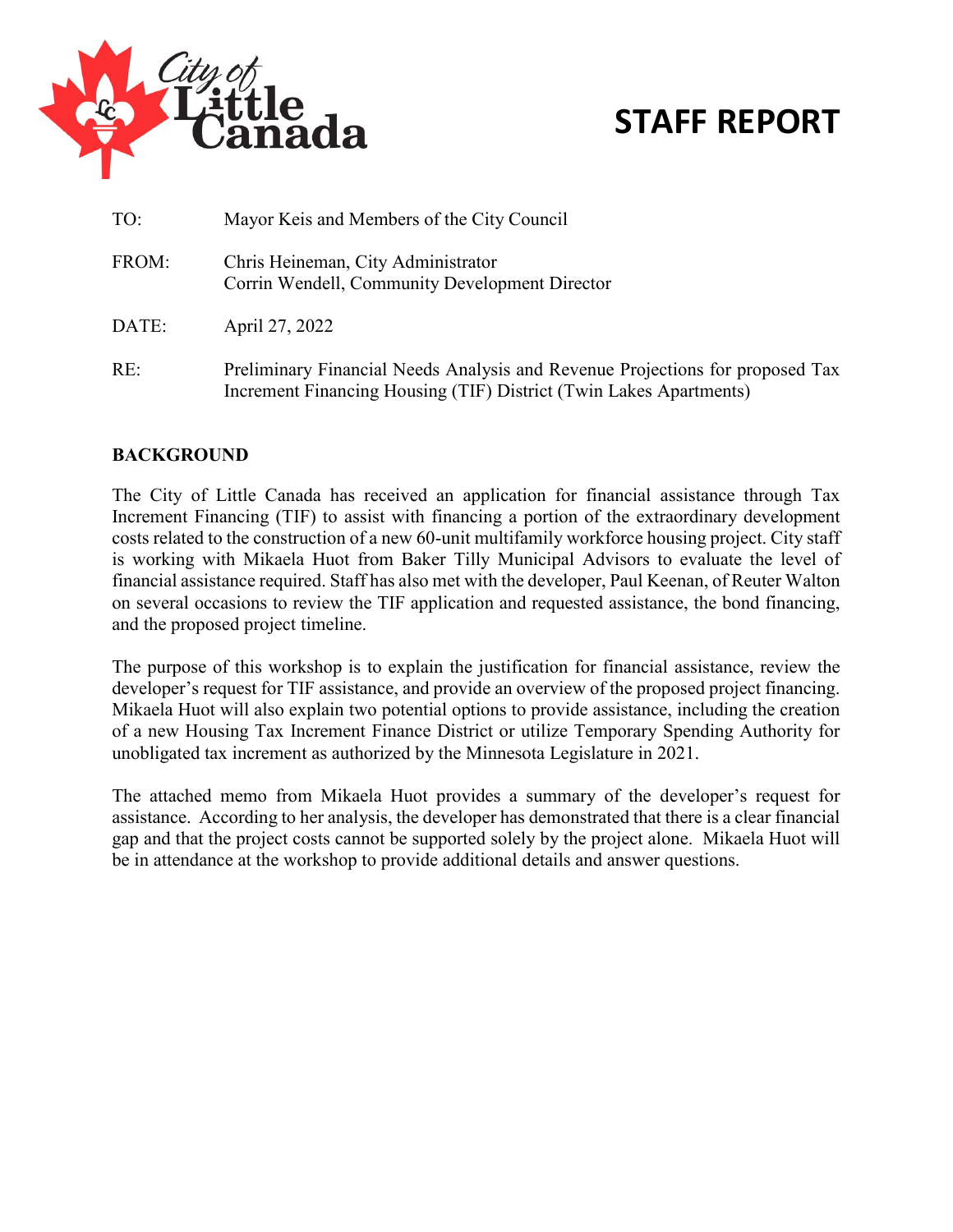

# **Memo – Draft for Review**

| To:      | Members of the City Council of the City of Little Canada<br>Chris Heineman, City Administrator<br><b>Corrin Wendell, Community Development Director</b> |
|----------|---------------------------------------------------------------------------------------------------------------------------------------------------------|
| From:    | Mikaela Huot, Director                                                                                                                                  |
| Date:    | April 27, 2022                                                                                                                                          |
| Subject: | Preliminary Financial Needs Analysis and Revenue Projections for proposed<br>Tax Increment Financing Housing (TIF) District (Twin Lakes Apartments)     |

#### **Background**

The City of Little Canada has received an application for financial assistance through Tax Increment Financing (TIF) to assist with financing a portion of the extraordinary development costs related to the construction of a new 60-unit multifamily affordable housing project comprising of 1, 2 and 3-bedroom units with income and rent limits restricted to 60% area median income (54 units) and 30% area median income (6 units). The total development cost of the project is approximately \$19 million and will be financed with a combination of debt financing (supported by project cash flow and tax increment revenues), tax credits, deferred developer fee and Ramsey County grant funding.

#### **Developer Request for Assistance**

The developer has identified a financial gap of \$1,000,000 and has requested assistance from the City to fill that gap. Tax increment revenues through the establishment of a Tax Increment Financing Housing District is a tool that could assist to close the financial gap. The project costs that cannot be supported solely by the project alone typically justify the need for public financial assistance as it would allow the project to proceed as proposed with reduced rents and to provide appropriate funding sources for financing of the extraordinary project costs. The developer has indicated in discussions with City staff that the receipt of City financial assistance is necessary for the project to proceed based on current financing limitations.

| Sources                        | Amount       | Uses                     | Amount       |  |
|--------------------------------|--------------|--------------------------|--------------|--|
| Debt                           | \$8,165,000  | Acquisition              | \$240,000    |  |
| Equity (Tax Credits)           | \$7,794,854  | Construction             | \$13,656,631 |  |
| <b>Ramsey County</b>           | \$1,500,000  | <b>Professional Fees</b> | \$1,138,636  |  |
| TIF                            | \$1,000,000  | Developer Fee            | \$2,280,000  |  |
| Deferred Developer Fee         | \$466,826    | <b>Syndicator Fees</b>   | \$45,000     |  |
| <b>NOI During Construction</b> | \$121,678    | <b>Financing Costs</b>   | \$1,388,510  |  |
|                                |              | Reserves                 | \$299,581    |  |
| Total                          | \$19,048,358 | Total                    | \$19,048,358 |  |

The total development costs from the developer's financial materials is illustrated in the table below.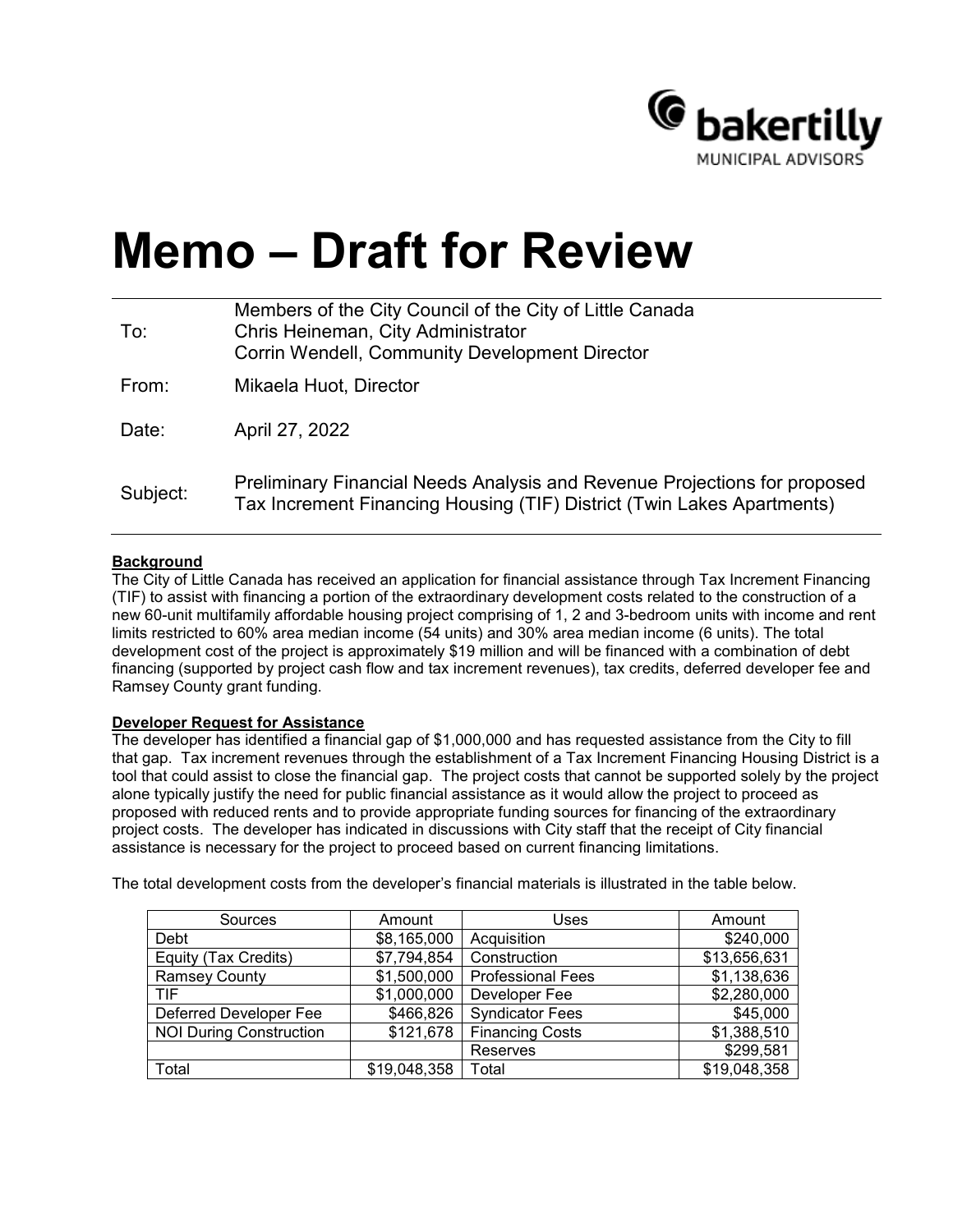*Tax increment financing has been identified as a tool that would be provided as pay-as-you-go, meaning as*  reimbursement for eligible costs, and would not be an upfront funding source. The developer will use traditional *affordable housing funding sources including tax credit equity and debt to finance initial project costs* 

#### **Project Financing**

There are generally two ways in which assistance can be provided for most projects, either upfront or on a payas-you-go basis. With upfront financing, the City would finance a portion of the developer's initial project costs through the issuance of bonds or as an internal loan. Future tax increment would be collected by the City and used to pay debt service on the bonds or repayment of the internal loan. With pay-as-you-go financing, the developer would finance all project costs upfront and would be reimbursed over time for a portion of those costs as revenues are available.

Pay-as-you-go-financing is generally more acceptable than upfront financing for the City because it shifts the risk for repayment to the developer. If tax increment revenues are less than originally projected, the developer receives less and therefore bears the risk of not being reimbursed the full amount of their financing. However, in some cases pay as you go financing may not be financially feasible. With bonds, the City would still need to make debt service payments and would have to use other sources to fill any shortfall of tax increment revenues. With internal financing, the City reimburses the loan with future revenue collections and may risk not repaying itself in full if tax increment revenues are not sufficient. The project financing as requested includes pay-as-yougo for reimbursement of eligible costs.

#### **Tax Increment Revenue Assumptions**

To estimate the amount of available TIF revenues generated by the proposed project, certain assumptions were made based on the value of the project, construction schedule, and anticipated financing terms.

- Total existing value of \$294,000
	- o Parcel ID: 313022310002
	- o Base value as of Jan. 1, 2021
	- o Original net tax capacity (ONTC) of \$2,205
	- o Assuming reclassification as residential rental low-income 4d
		- 0.75% first \$100,000 and .25% value above \$100,000
- Estimated total market value upon completion
	- $\circ$  Estimated \$200,00/unit<br> $\circ$  60 total units
	- 60 total units
	- $\circ$  \$12,000,000 total taxable value
- Incremental value based on difference between existing and new land/building value
	- Construction commences in 2022 and is completed in 2023
		- o Project values 100% complete for assess 2024 and taxes payable 2025
			- o Delay first increment until payable 2025
- Net present value (discount) rate of 4.5%
- 2.5% annual market value inflation

| <b>Preliminary Revenue Projections</b>               |              |
|------------------------------------------------------|--------------|
|                                                      |              |
| <b>Existing Base Land Value</b>                      | \$294,000    |
|                                                      |              |
| <b>Estimated Total Taxable Value</b>                 | \$12,000,000 |
|                                                      |              |
| Estimated annual available increment (full buildout) | \$68,815     |
|                                                      |              |
| Total gross tax increment (26 years)                 | \$2,146,816  |
| City retainage (10%)                                 | \$214,684    |
| Net amount available for development (90%)           | \$1,932,132  |
|                                                      |              |
| Estimated Present Value Revenues (26 Years) at 4%    | \$1,020,328  |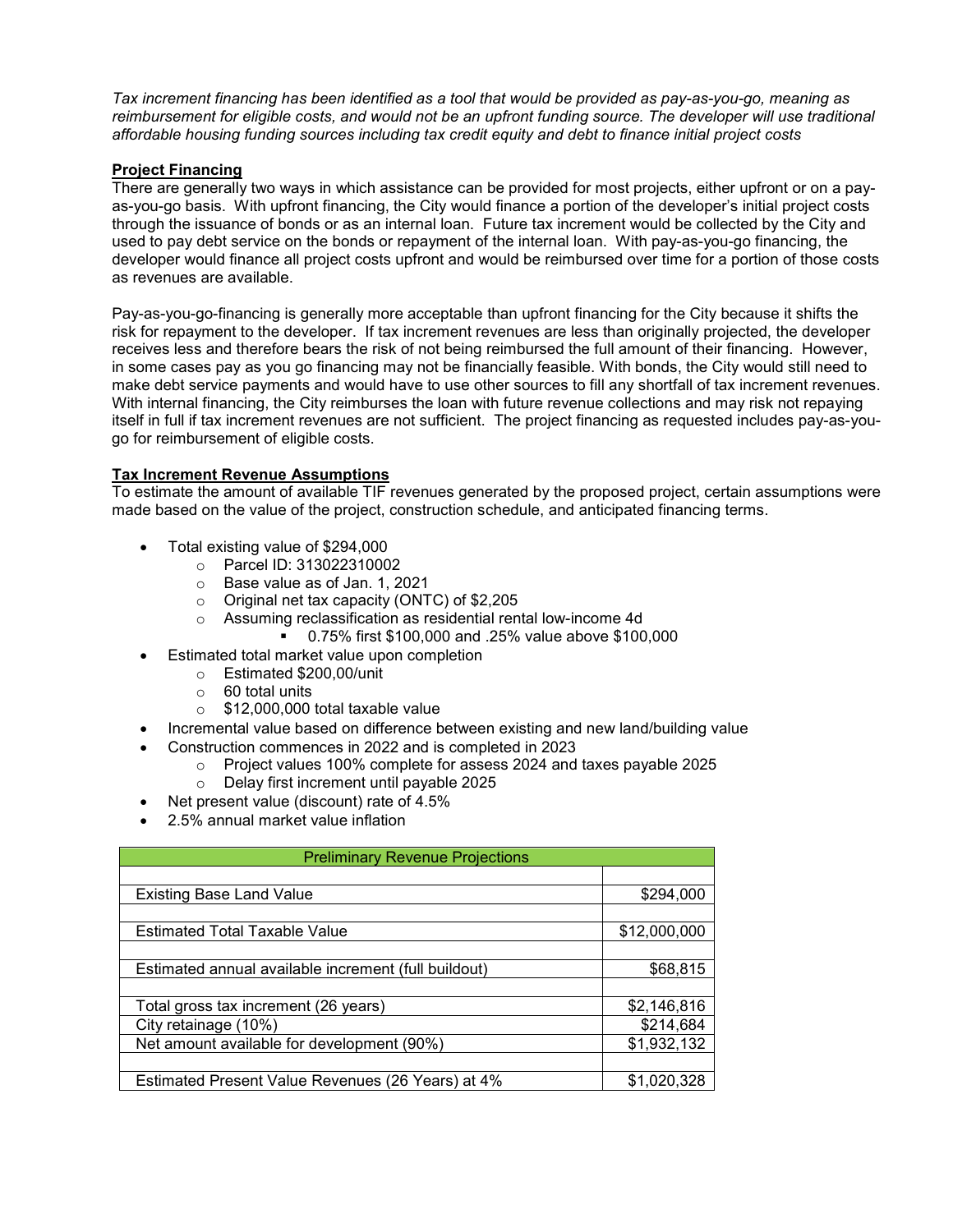#### **Developer Pro forma Analysis including But-For**

Upon approval of a TIF district and project, the City must make several findings, including the "but for" test: that the proposed development would not reasonably be expected to occur solely through private investment within the reasonably foreseeable future. The developer has stated that but for the provision of tax increment financing, the project as proposed would not occur. The developer has provided financial information including total sources and uses of funds and 15-year operating cash flow proforma demonstrating a financial gap of approximately \$1,000,000 gap due to reduced rents of the project at both 60% area median income (54 units) and 30% area median income (6 units). The reduced operating revenues resulting from the restricted rents limits the ability of the project to support the total development costs with existing sources of revenue.

Based on the developer's stated position relative to the need for tax increment financing assistance, the City could make its "but for" finding and provide tax increment assistance. We recommend, however, that the City review the provided assumptions to consider if the project meets the but-for test and, if so, what an appropriate level and type of TIF assistance may be based on the information submitted by the developer. Following thorough evaluation of the project as provided allows the City to be prepared to make an informed "but-for" decision based on the likelihood of the project needing assistance, as well as the appropriate level of assistance. As stated previously, the developer's request for financial assistance of \$1,000,000. Based on current revenue projections, it would the entire term of a new housing TIF District to support repayment.

To complete the but-for analysis, we reviewed the developer's total sources and uses of funds and 15-year operating proforma, showing a result if the developer received the assistance as pay-as-you-go (reimbursement for TIF eligible costs) and showing a result if the developer did not receive assistance. Our analysis of the proformas included a review of the development budget, projected operating revenues and expenditures, and the project's capacity to support annual debt service payments. The purpose of evaluating the operating proformas is to understand the potential cash flow performance to assist with making the determination that 1) tax increment assistance is necessary and 2) an appropriate level of assistance will be provided.

An additional measure of project need and financial feasibility is the Debt Coverage Ratio (DCR), which is a calculation detailing the ratio by which operating income exceeds the debt-service payments for the project. If the DCR is greater than 1.0 it indicates the project has operating income that is greater than the debt-service payment by some margin; conversely if the DCR is less than 1.0 it indicates the project is incapable of meeting its debt-service payment and would need to seek additional revenue sources in order to pay its debt. Typical lending standards will require a DCR of greater than 1.0 as a measure of cushion in the event actual revenues and expenses are different than projected.

The amount of debt financing available for the project is based on net operating income (NOI), which is lease revenues less operating expenses. Due to the reduced revenues generated by the affordable housing units (6 30%-units), the annual cash flow of the project will be limited and requires additional funding sources beyond the traditional debt and equity as debt repayment is based on payments to be made to the lender with available cash flow. Public funding including tax increment revenues from the City and other public agencies (grants) provides the additional sources required to close the financial gap resulting from the reduced project revenues.

Thank you for the opportunity to be of assistance to the City of Little Canada. We will be prepared to discuss the financial analysis and project financing components at the City Council Workshop scheduled for April 27. Please contact me at 651.368.2533 or [Mikaela.huot@bakertily.com](mailto:Mikaela.huot@bakertily.com) with any questions or comments.